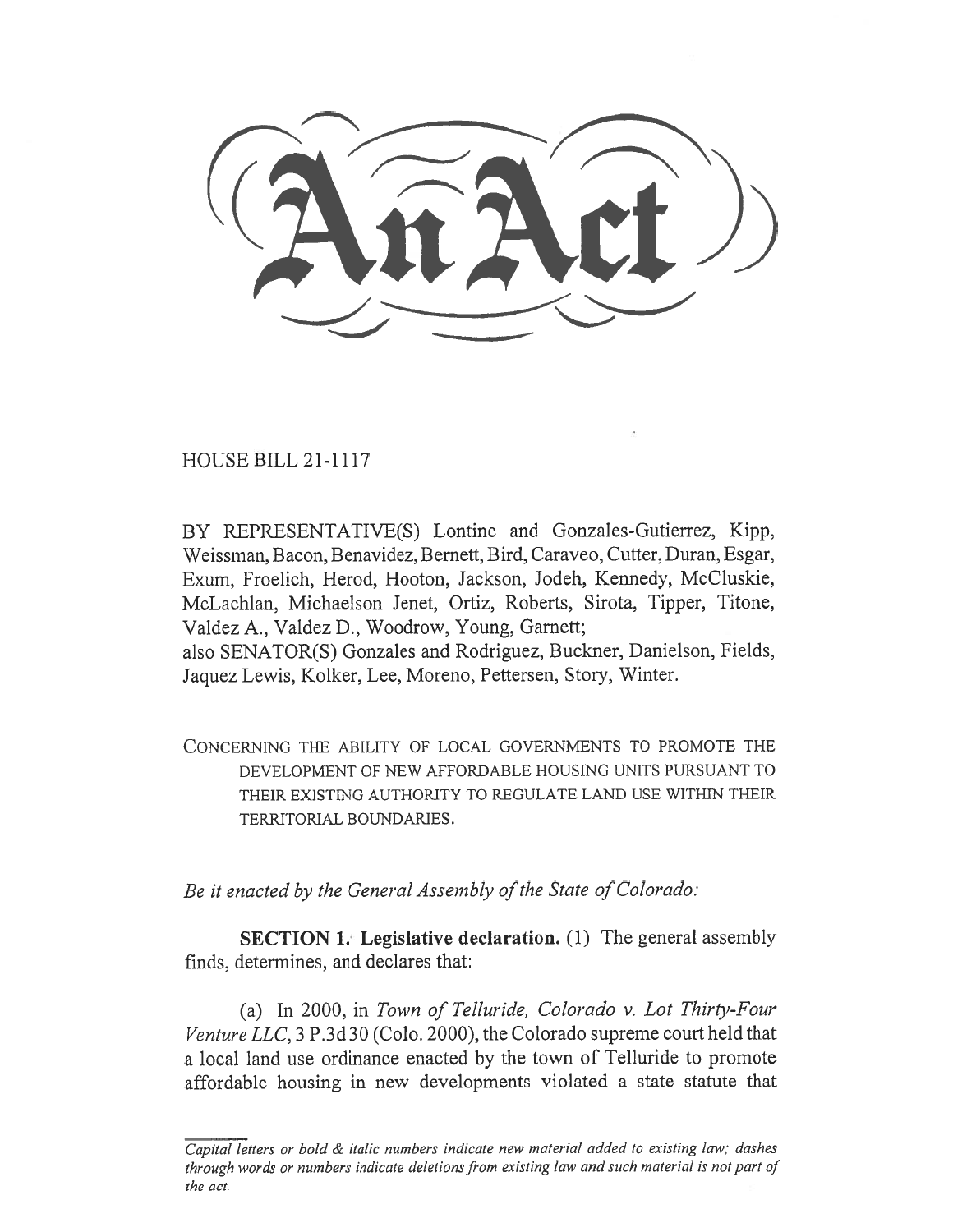prohibited counties and municipalities from enacting any ordinance or resolution that would control rent on private residential property or private residential housing units; except that, in that decision, the supreme court made clear that, although the Telluride ordinance constitutes rent control, the general assembly is not prevented from amending the rent control statute to permit local ordinances such as the ordinance at issue in that case.

(b) Nothing in this act is intended to affect voluntary agreements to promote affordable housing stock entered into pursuant to section 38-12,301 (2), or any land use regulation adopted prior to the effective date of this act that meets the requirements of this act.

SECTION 2. In Colorado Revised Statutes, 29-20-104, add  $(1)(e.5)$ ,  $(1)(e.7)$ , and  $(1)(e.9)$  as follows:

29-20-104. Powers of local governments - definition. (1) Except as expressly provided in section 29-20-104.5, the power and authority granted by this section does not limit any power or authority presently exercised or previously granted. Each local government within its respective jurisdiction has the authority to plan for and regulate the use of land by:

(e.5) REGULATING DEVELOPMENT OR REDEVELOPMENT IN ORDER TO PROMOTE THE CONSTRUCTION OF NEW AFFORDABLE HOUSING UNITS. THE PROVISIONS OF SECTION 38-12-301 SHALL NOT APPLY TO ANY LAND USE REGULATION ADOPTED PURSUANT TO THIS SECTION THAT RESTRICTS RENTS ON NEWLY CONSTRUCTED OR REDEVELOPED HOUSING UNITS AS LONG AS THE REGULATION PROVIDES A CHOICE OF OPTIONS TO THE PROPERTY OWNER OR LAND DEVELOPER AND CREATES ONE OR MORE ALTERNATIVES TO THE CONSTRUCTION OF NEW AFFORDABLE HOUSING UNITS ON THE BUILDING SITE. NOTHING IN THIS SUBSECTION (1)(e.5) IS CONSTRUED TO AUTHORIZE A LOCAL GOVERNMENT TO ADOPT OR ENFORCE ANY ORDINANCE OR REGULATION THAT WOULD HAVE THE EFFECT OF CONTROLLING RENT ON ANY EXISTING PRIVATE RESIDENTIAL HOUSING UNIT IN VIOLATION OF SECTION 38-12-301.

(e.7) NOTWITHSTANDING ANY OTHER PROVISION OF THIS SECTION, A LOCAL GOVERNMENT SHALL NOT EXERCISE THE AUTHORITY GRANTED BY SUBSECTION (1)(e.5) OF THIS SECTION UNLESS THE LOCAL GOVERNMENT DEMONSTRATES, AT THE TIME IT ENACTS A LAND USE REGULATION FOR THE PURPOSE OF EXERCISING SUCH AUTHORITY, IT HAS TAKEN ONE OR MORE OF

## PAGE 2-HOUSE BILL 21-1117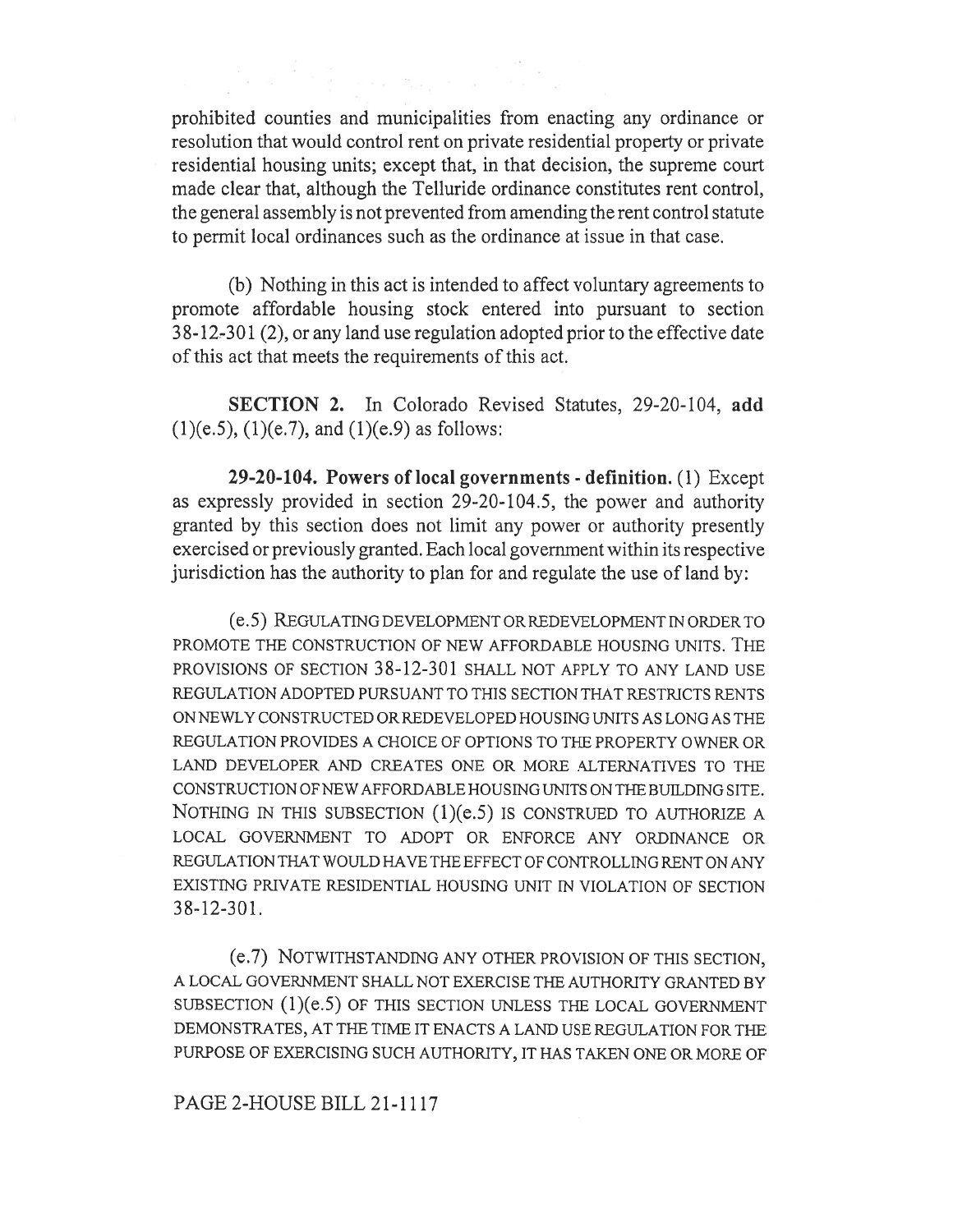THE FOLLOWING ACTIONS TO INCREASE THE OVERALL NUMBER AND DENSITY OF HOUSING UNITS WITHIN ITS JURISDICTIONAL BOUNDARIES OR TO PROMOTE OR CREATE INCENTIVES TO THE CONSTRUCTION OF AFFORDABLE HOUSING UNITS:

(I) ADOPT CHANGES TO ITS ZONING AND LAND USE POLICIES THAT ARE INTENDED TO INCREASE THE OVERALL DENSITY AND AVAILABILITY OF HOUSING, INCLUDING BUT NOT LIMITED TO:

(A) CHANGING ITS ZONING REGULATIONS TO INCREASE THE NUMBER OF HOUSING UNITS ALLOWED ON A PARTICULAR SITE;

(B) PROMOTING MIXED-USE ZONING THAT PERMITS HOUSING UNITS TO BE INCORPORATED IN A WIDER RANGE OF DEVELOPMENTS;

(C) PERMITTING MORE THAN ONE DWELLING UNIT PER LOT IN TRADITIONAL SINGLE-FAMILY LOTS;

(D) INCREASING THE PERMITTED HOUSEHOLD SIZE IN SINGLE FAMILY HOMES;

(E) PROMOTING DENSER HOUSING DEVELOPMENT NEAR TRANSIT STATIONS AND PLACES OF EMPLOYMENT;

(F) GRANTING REDUCED PARKING REQUIREMENTS TO RESIDENTIAL OR MIXED-USE DEVELOPMENTS THAT INCLUDE HOUSING NEAR TRANSIT STATIONS OR AFFORDABLE HOUSING DEVELOPMENTS;

(G) GRANTING DENSITY BONUSES TO DEVELOPMENT PROJECTS THAT INCORPORATE AFFORDABLE HOUSING UNITS; OR

(H) ADOPTING POLICIES TO PROMOTE THE DIVERSITY OF THE HOUSING STOCK WITHIN THE LOCAL COMMUNITY INCLUDING A MIX OF BOTH FOR-SALE AND RENTAL HOUSING OPPORTUNITIES;

(II) MATERIALLY REDUCE OR ELIMINATE UTILITY CHARGES, REGULATORY FEES, OR TAXES IMPOSED BY THE LOCAL GOVERNMENT APPLICABLE TO AFFORDABLE HOUSING UNITS;

(III) GRANT AFFORDABLE HOUSING DEVELOPMENTS MATERIAL

PAGE 3-HOUSE BILL 21-1117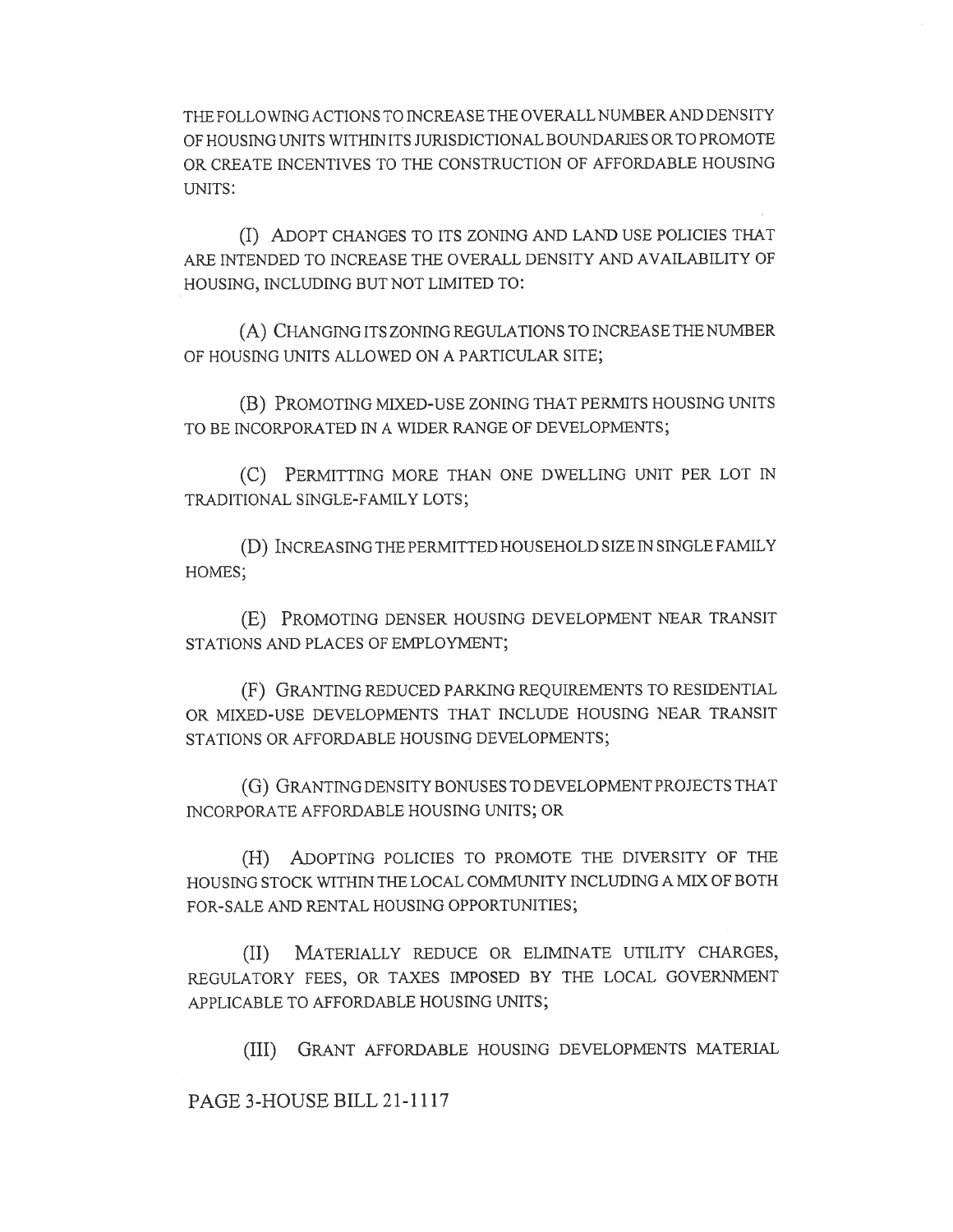REGULATORY RELIEF FROM ANY TYPE OF ZONING OR OTHER LAND DEVELOPMENT REGULATIONS THAT WOULD ORDINARILY RESTRICT THE DENSITY OF NEW DEVELOPMENT OR REDEVELOPMENT;

(IV) ADOPT POLICIES TO MATERIALLY MAKE SURPLUS PROPERTY OWNED BY THE LOCAL GOVERNMENT AVAILABLE FOR THE DEVELOPMENT OF HOUSING; OR

(V) ADOPT ANY OTHER REGULATORY MEASURE THAT IS EXPRESSLY DESIGNED AND INTENDED TO INCREASE THE SUPPLY OF HOUSING WITHIN THE LOCAL GOVERNMENT'S JURISDICTIONAL BOUNDARIES.

(e.9) THE DEPARTMENT OF LOCAL GOVERNMENT SHALL OFFER GUIDANCE TO ASSIST LOCAL GOVERNMENTS IN CONNECTION WITH THE IMPLEMENTATION OF THIS SECTION.

SECTION 3. Act subject to petition - effective date. This act takes effect at 12:01 a.m. on the day following the expiration of the ninety-day period after final adjournment of the general assembly; except that, if a referendum petition is filed pursuant to section 1 (3) of article V of the state constitution against this act or an item, section, or part of this act within the ninety-day period after final adjournment of the general assembly, then the act, item, section, or part will not take effect unless